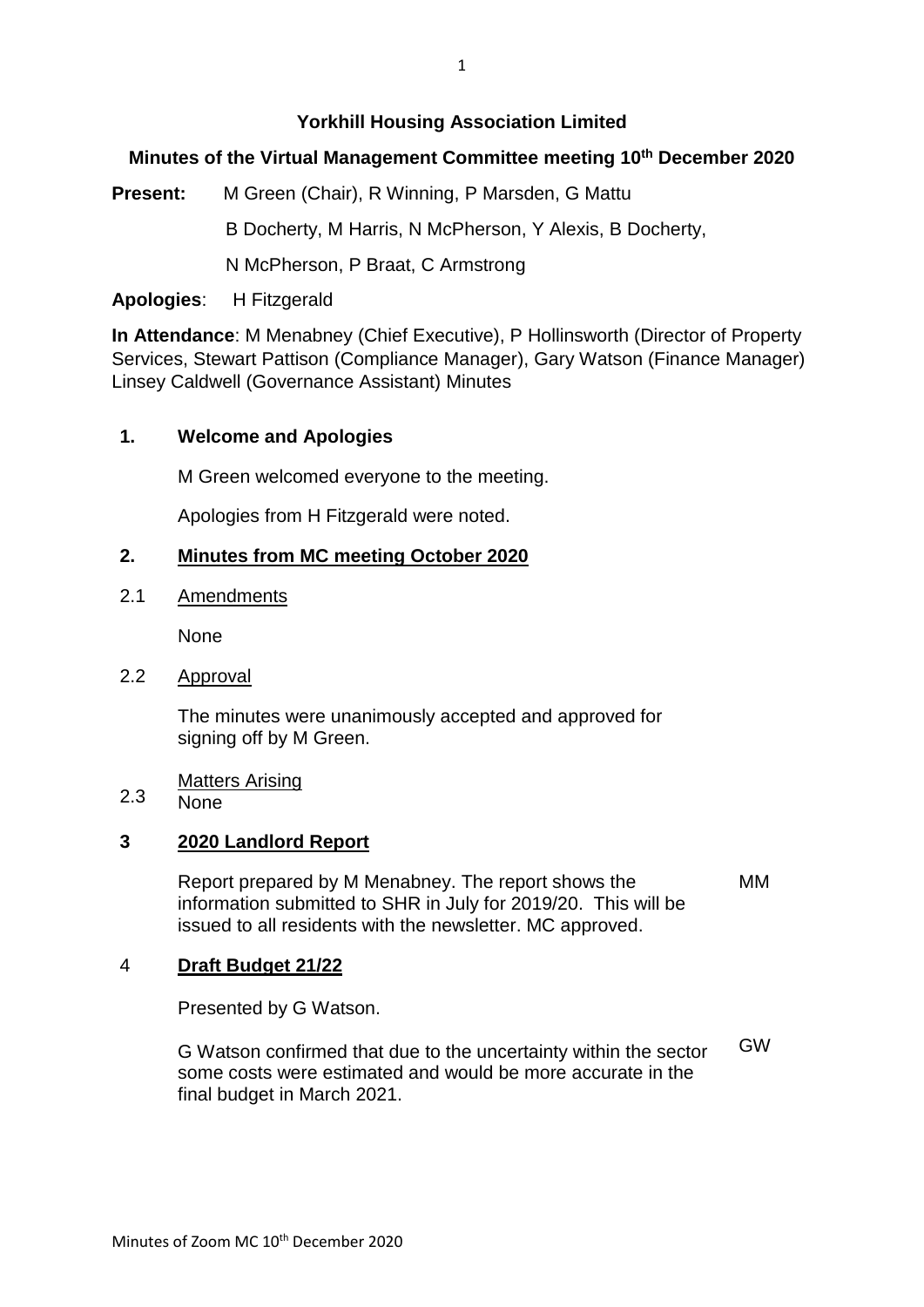### **Staffing**

Staff costs are based on a 1% salary increase but this is not yet confirmed by EVH. Housing Officer salary regrades & Homeworking allowance is also included.

The Pension deficit payment is also reflected at around £740k.

### Bulk Refuse

Repair costs include provision for bulk uplifts which will be chargeable from 2021.

The Bulk Uplift service was discussed at length. and PH confirmed that GCC's service had been reviewed and new charging procedures would be introduced in early 2021.

A member commented that some RSL's in the East End employ contractors to combat the bulk issue .Members were reminded that the residents' survey responses had indicated a majority of owners and tenants did not wish to pay YHA for an uplift service.

The figure in the budget is currently an estimate as the impact of the proposed GCC charges is not yet known.

PH was asked to prepare a report for the Property Services subcommittee with possible options that could be considered. MM added that the options have to be discussed thoroughly as the charges and itemising could prove very problematic for tenements in comparison to main door properties. PH

### Rents

G Watson confirmed that there was no increase in rent reflected in the budget due to the MC decision to freeze the rent for 2021/22. Overall the accounts are healthy and there is no impact on the Covenants.

MM added that the recent information from GWSF confirmed that the average rent increase across RSL's in Glasgow is 1.1% with 4 RSL's not increasing rents at all, one of which is YHA.

The Draft budget was approved.

### **5 Report on fire safety at 46 Overnewton Street**

Report presented by S Pattison.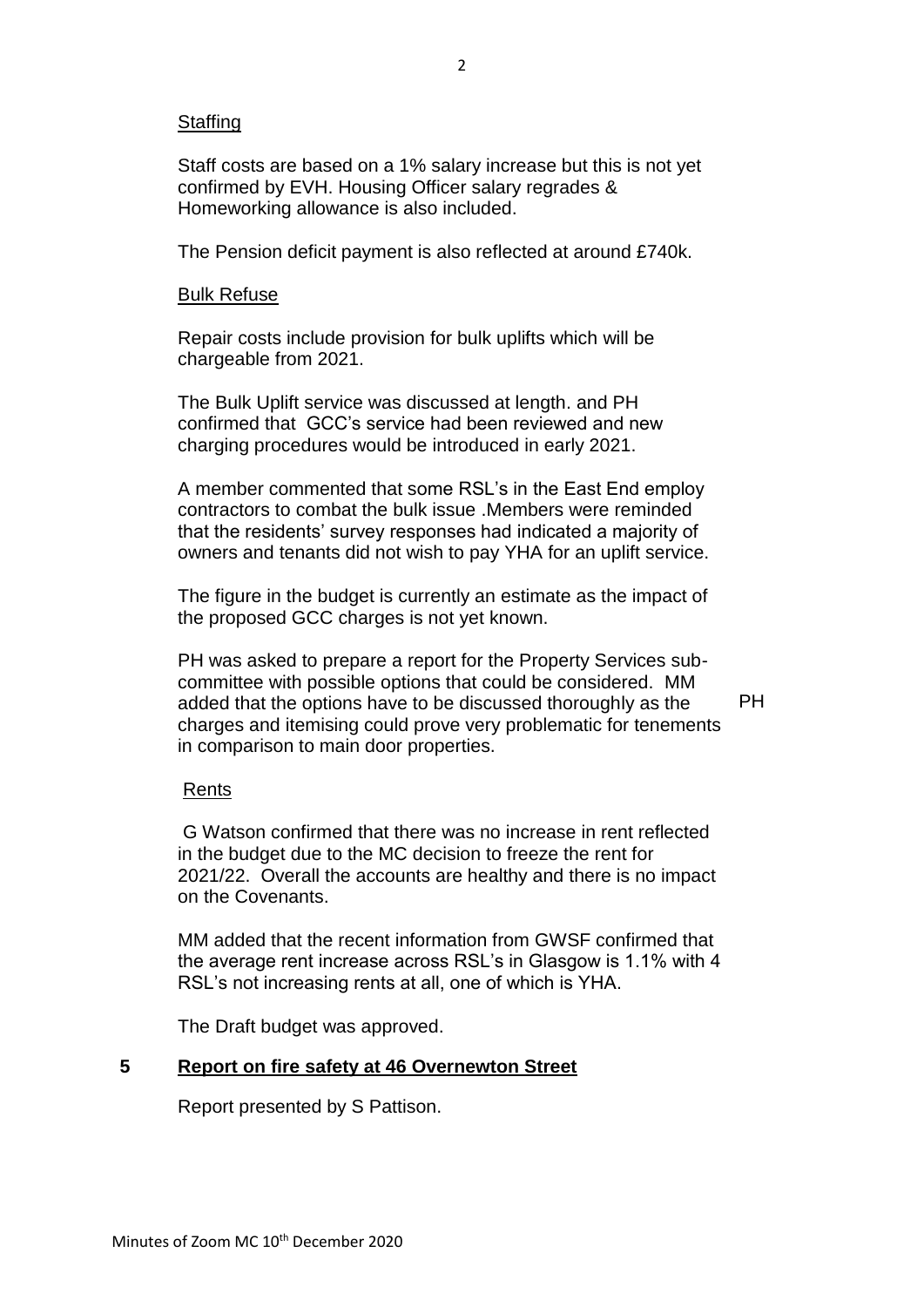Following a call out on 1.12.20 the fire brigade had expressed some concerns about some residents not following the fire safety procedures at 46 ONS.

There is a 'stay put' policy in place with all residents being asked to remain in their flats should the fire alarm sound. However, the Fire Officer had reported some residents were gathered within the common area when he had attended the call.

A member suggested that the policy was not clear and that many residents would be unaware of the policy and procedures.

S Pattison confirmed that all residents have been informed on numerous occasions, the information is on the noticeboard and everyone has received reminders. He suggested that a timeline of meetings could be arranged with YHA staff, the fire brigade and some residents from the complex.

A member enquired if the fire alarm could be turned off manually due to the noise level and length of time it sounds for. S Pattison advised that this was not possible for safety reasons. The alarm can not be turned off until the fire brigade say so.

Two members who are residents within the complex expressed interest in being involved in future meetings and discussions, S Pattison will arrange this.

SP

MC approved.SP's report

#### **7** Policy Update: Attendance and Absence Management

MC approved.

**8** Membership Applications/Cancellations

**None** 

- **9** Feedback from training events
- 9.1 SHARE Governance Conference 25<sup>th</sup> and 26<sup>th</sup> November

Conference held over 2 half days via Zoom.

Attended by MM and PH who found it very useful.

Virtual sessions had been held on

- Assurance issues arising from Covid
- Governance vulnerabilities and warning signs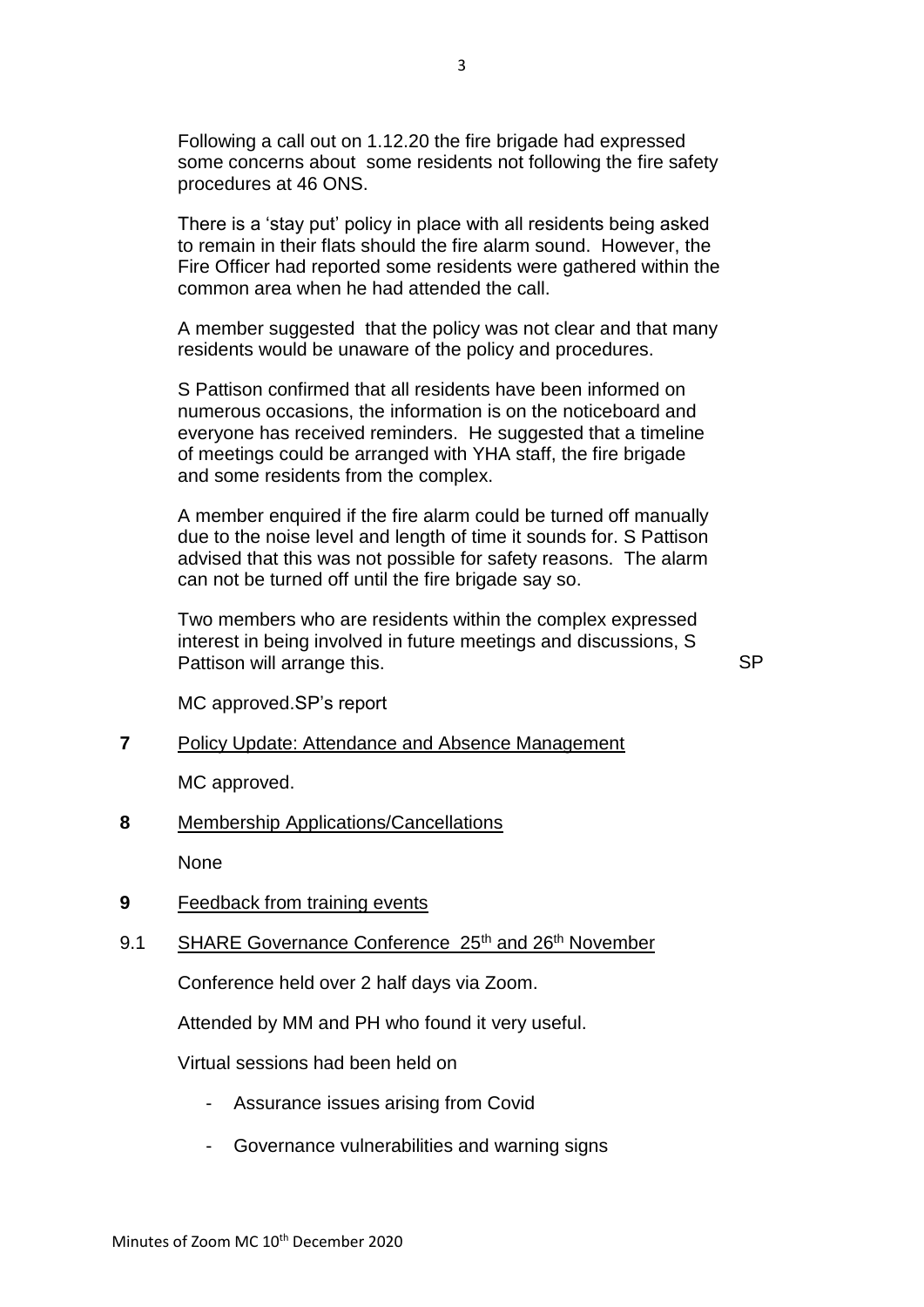- Strategic planning challenges during Covid
- Virtual meetings and remote services

#### 9.2 EVH Appraisal Training 2nd December

This training was attended by five managers from YHA, to increase knowledge and awareness of the appraisal process.

Feedback from managers was positive, particularly those who had not been involved in appraisals previously.

#### 9.3 In-house SHARE Committee Roles and Remits 3rd December

Facilitated by Stuart Eglinton, Consultant

Eight members attended. All agreed that the session was very interactive and worthwhile.

PH advised that feedback was received from Stuart Eglington following the training. He felt that the MC were aware of their roles but some found the EVH jargon unclear at times. MM advised that there was a book available called the Jargon Journal and would look into getting some copies for MC.

MM

His feedback also included recommendations for further discussion by Committee on:

- Reports from staff
- Succession planning for Committee
- Potential development options
- Training needs for committee members

#### **10 Report from EVH**

None

#### **11 Report from SFHA**

None

#### **12 Report from GWSF**

A member reported that she had attended the governance group virtual meeting.

Issues discussed included:

Challenges experienced by some RSLs in attracting new committee members, particularly tenants who might lack confidence in participating in discussions and decision making